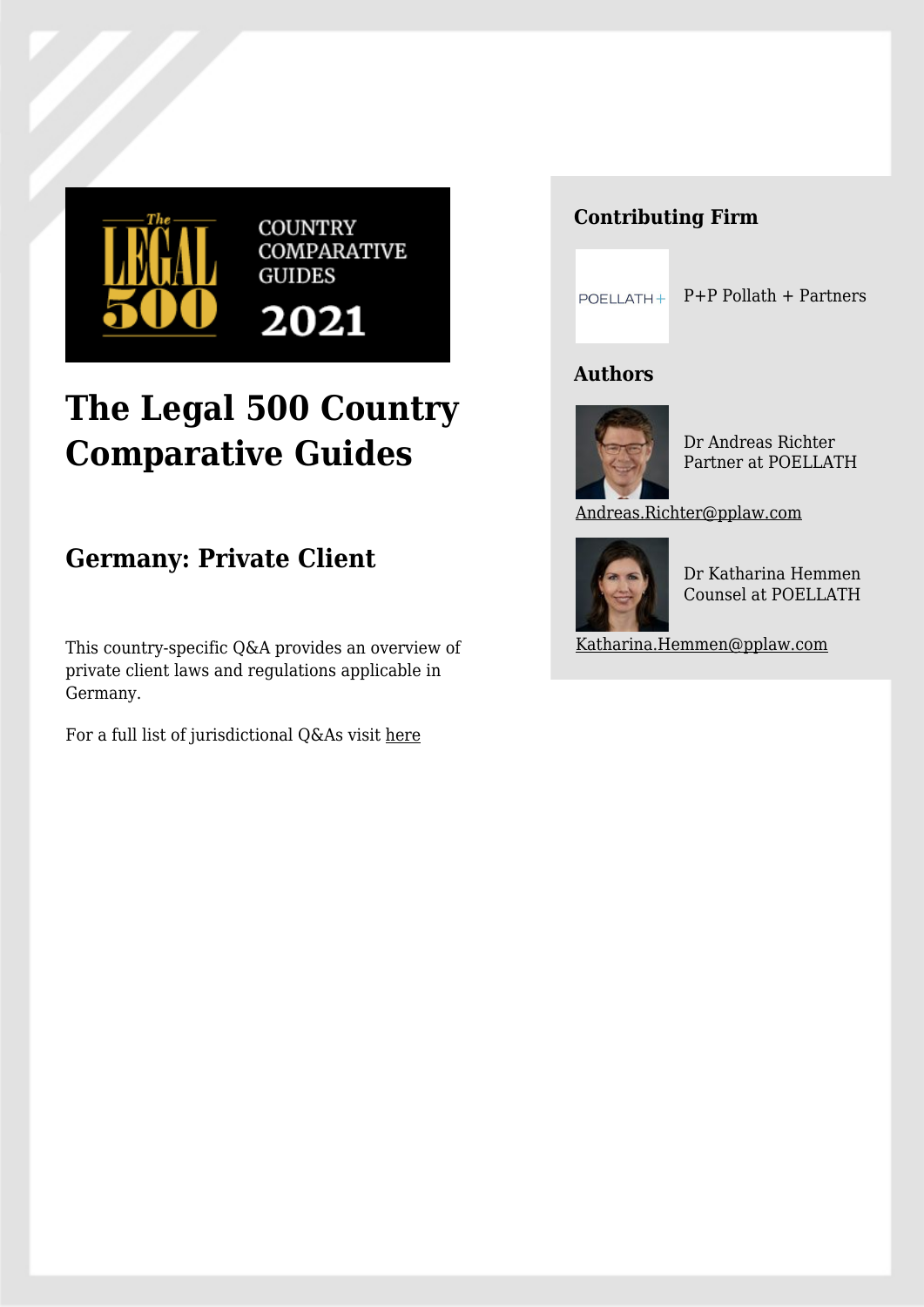#### 1. **Which factors bring an individual within the scope of tax on income and capital gains?**

Tax liability in Germany is determined by the concept of residence. An individual is a German resident for tax purposes if he or she has either a permanent home or a habitual abode in Germany. An individual has his or her permanent home in Germany, if he or she maintains a dwelling in Germany under circumstances indicating that he or she will maintain and use such dwelling. An individual's habitual abode is at the place where he or she stays under circumstances which allow the assumption that the stay is not only temporary. Generally, a person is deemed to have a habitual abode in Germany if he or she spends more than six months in Germany without any significant interruptions. The worldwide income and assets of individuals whose tax residence is located in Germany are subject to income tax. German tax law considers capital gain to be a source of income. Thus, the same applies to capital gains.

## 2. **What are the taxes and rates of tax to which an individual is subject in respect of income and capital gains and, in relation to those taxes, when does the tax year start and end, and when must tax returns be submitted and tax paid?**

Income tax covers income from seven sources:

- income from agriculture and forestry;
- income from trade or business;
- income from self-employment;
- $\circ$  income from employment (salaries and wages);
- $\circ$  income from capital and capital gains;
- income from letting property, especially real property and groups of assets; and
- $\circ$  other income (e.g., income from a pension or leases of movable assets).

The tax rate ranges from 14 to 45 percent progressively with the exception of income from capital and capital gains (see question 3). In addition to that, solidarity surcharge of 5.5 percent of the tax due is still being levied. This surcharge was intended to finance the German reunification of 1990. Recently, the government decided on the gradual abolition of the surcharge, with the aim to have it completely abolished by 2021; however, high-income earners will not benefit from this tax relief.

Unless in case of a withholding tax (see question 3), taxpayers must make advance payments on the 10th of March, June, September and December.

The tax year is the calendar year. Tax returns must be submitted by 31st of July of the following year. However, if the taxpayer is represented by a tax advisor, the deadline is generally prolonged until February 28th of the year after that. For the tax year of 2019, the due date will even be prolonged until March 31st of 2021 due to the Covid-19 pandemic.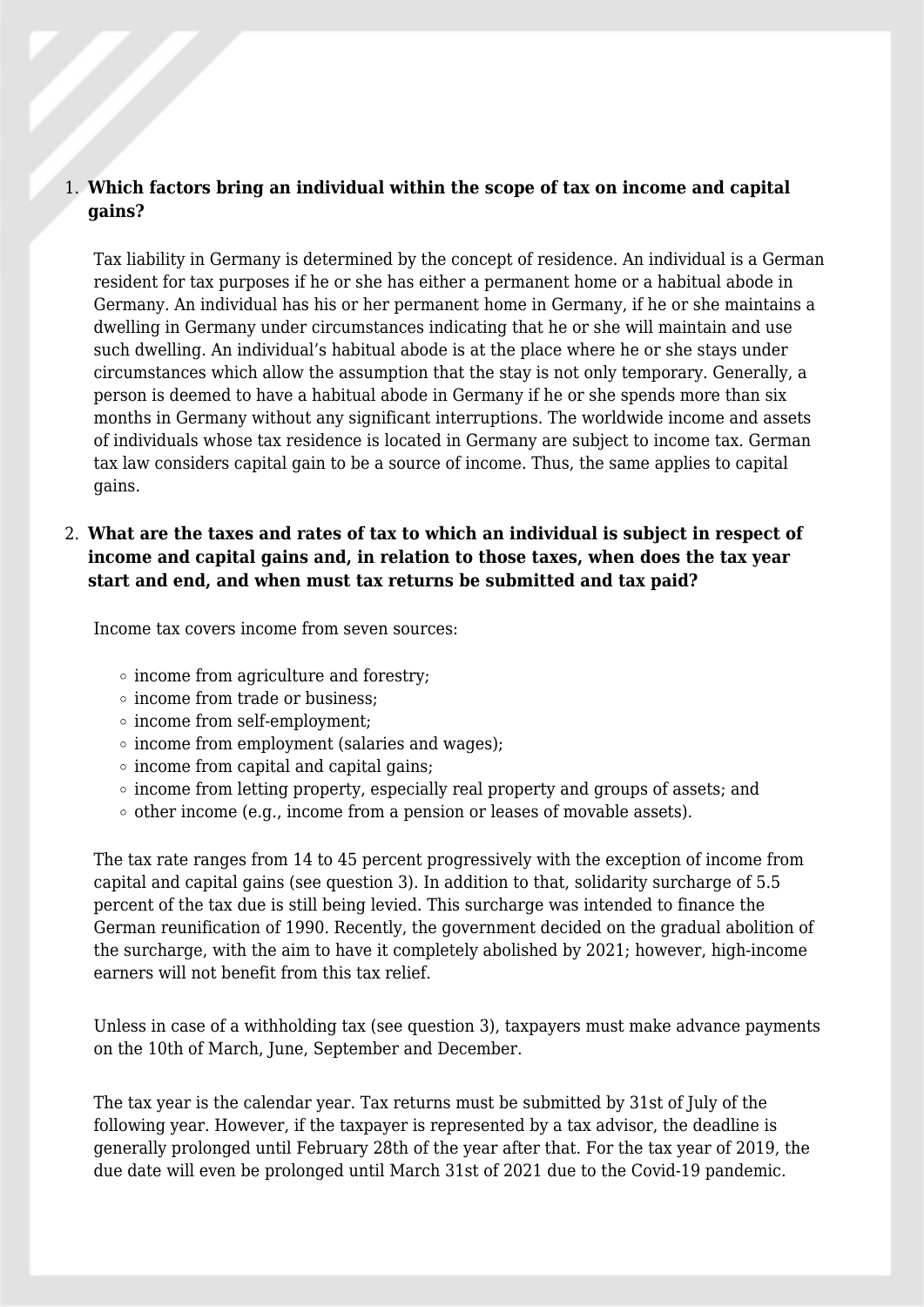#### 3. **Are withholding taxes relevant to individuals and, if so, how, in what circumstances and at what rates do they apply?**

Income from employment and capital is subject to a withholding tax. Whereas income from employment is taxed at the regular progressive rate (see question 2), income from capital is taxed at a flat rate of 25 percent plus solidarity surcharge. Typically, salaries and wages as well as the distribution of corporate gains (dividends) trigger withholding tax.

## 4. **Is there a wealth tax and, if so, which factors bring an individual within the scope of that tax, at what rate or rates is it charged, and when must tax returns be submitted and tax paid?**

In 1997, the Federal Constitutional Court declared the wealth tax unconstitutional. It has not been levied in Germany ever since.

## 5. **Is tax charged on death or on gifts by individuals and, if so, which factors cause the tax to apply, when must a tax return be submitted, and at what rate, by whom and when must the tax be paid?**

Transfers by death or gifts are subject to the German inheritance and gift tax (IGT). The tax rates range from 7 to 50 percent, depending on the relationship between the transferor and the transferee, and the value of the share of the estate received. Spouses and descendants pay IGT at a rate of 7 to 30 percent. Transfers between most other relatives are taxed at a rate of 15 to 43 percent. Between unrelated persons, the applicable tax rate is 30 or 50 percent (for more than  $\epsilon$  6 million).

The following tax-free allowances apply if either the transferor or the transferee is a resident in Germany:

- $\circ$  spouses receive a personal allowance of € 500,000 and a maintenance allowance of up to a maximum of  $\epsilon$  256,000; and
- $\circ$  descendants receive a personal allowance of  $\epsilon$  400,000 and an age-dependent maintenance allowance of up to  $\epsilon$  52,000.

IGT applies if either the transferor or the transferee is a resident in Germany. It must be declared and paid upon request by the fiscal authorities. However, the transferee is required to inform the authorities about the transfer within three months. Each transferee is liable for IGT on the value of the assets transferred, regardless of his or her personal wealth. In case of a gift, the transferor must inform the authorities and is liable for IGT as well, even though the transferee is to be charged primarily.

6. **Are tax reliefs available on gifts (either during the donor's lifetime or on death) to a spouse, civil partner, or to any other relation, or of particular kinds of assets (eg**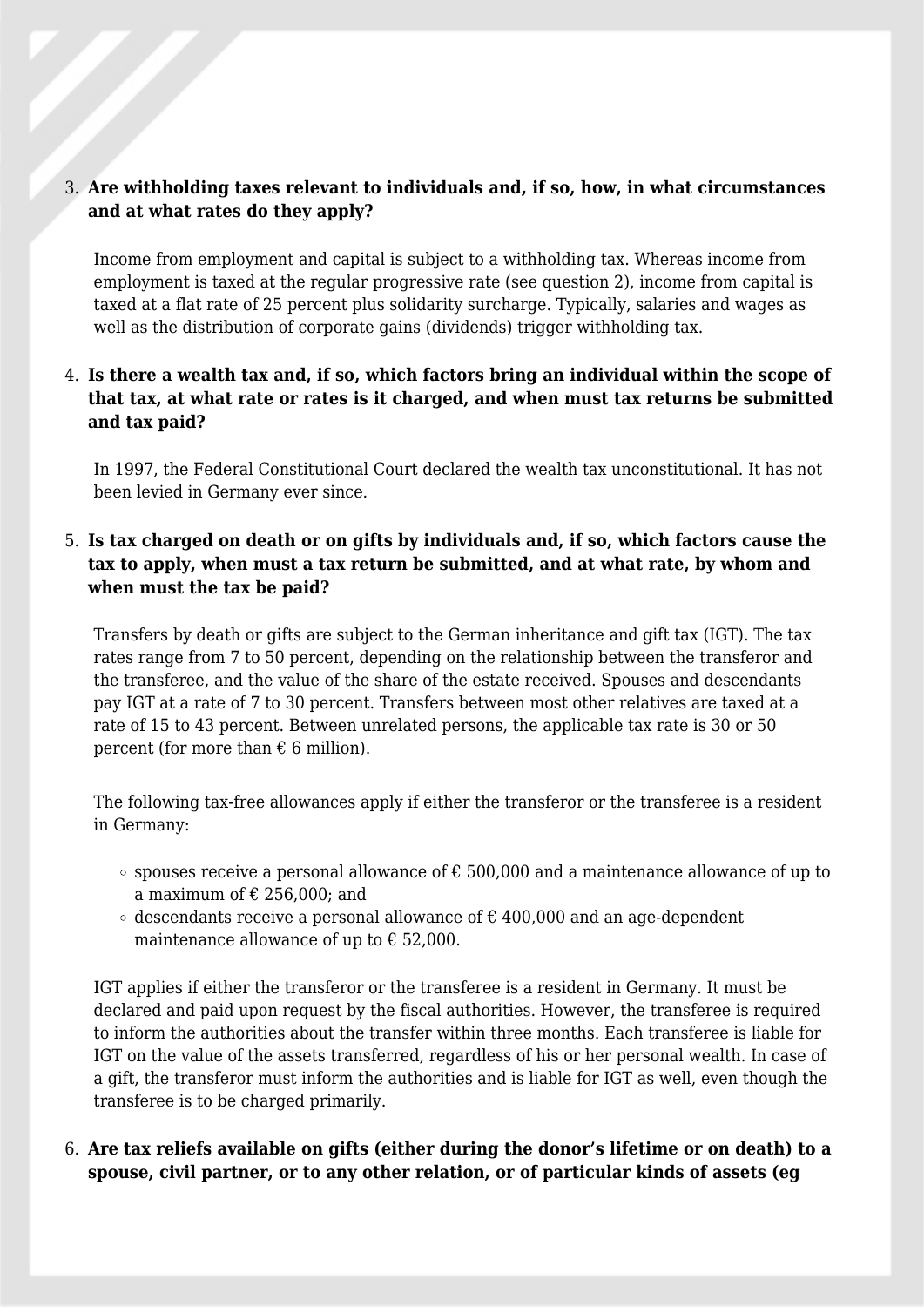#### **business or agricultural assets), and how do any such reliefs apply?**

There is no IGT on a lifetime transfer of the family home to a spouse and on an equalisation of the gains accrued during the course of a marriage, where the statutory matrimonial property regime of the community of surplus (as provided for by the German matrimonial regime or a similar foreign regime) applies.

Additionally, IGT relief applies when transferring business assets. The transferee can generally choose between the basic relief and the optional relief model. According to the basic relief, up to 85 percent of the business assets do not form part of the tax base. If the taxpayer chooses the optional relief, up to 100 percent of the business assets are not considered part of the tax base. The amount of relief depends on the value of the transferred business assets. The relief is, however, conditional upon the continuing operation of the business for five or seven years (depending on whether basic or optional relief apply) and the preservation of jobs. Regarding the preservation of jobs, depending on the relief model chosen and the number of employees, after the retention period, the total payroll has to amount to at least 250 to 700 percent of the payroll before the transfer. Passive nonoperating assets are exempt from the IGT relief. This includes for instance leased real estate, minority shareholdings of 25 percent or less, securities, certain movables like artworks, antique cars and yachts, and liquid funds if they exceed, after deduction of debt, 15 percent of the total value of the business assets. These passive non-operating assets are fully taxable at the regular rate, so far as their value exceeds 10 percent of the total business assets.

## 7. **Do the tax laws encourage gifts (either during the donor's lifetime or on death) to a charity, public foundation or similar entity, and how do the relevant tax rules apply?**

Donations to charitable foundations or other charitable organisations can be deducted from income resp. corporate and trade tax if certain requirements are met.

Deductibility for donations is limited to 20 per cent of the total annual income or 4 per thousand of the total turnovers and for wages and salaries spent in the business year.

## 8. **How is real property situated in the jurisdiction taxed, in particular where it is owned by an individual who has no connection with the jurisdiction other than ownership of property there?**

A real estate transfer tax with differing regional rates ranging from 3.5 to 6.5 per cent applies to:

- $\circ$  the acquisition of residential real property; and
- $\circ$  the acquisition of a substantial shareholding (at least 95 per cent) in a company holding residential real property.

Since the base for real estate transfer tax is the purchase price, no official valuation is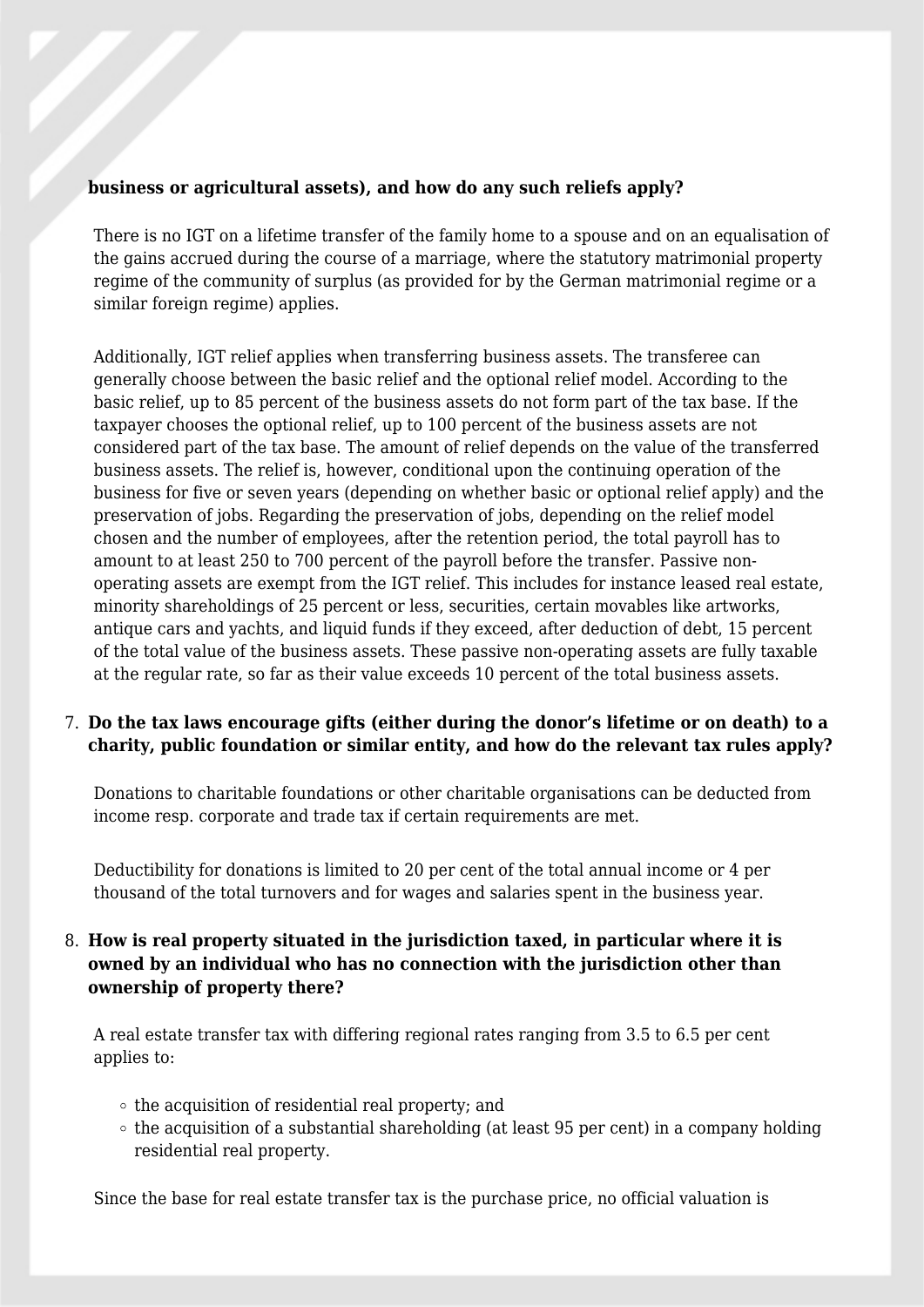necessary. Subject to the tax claim is, whoever is participating in the transfer.

An annual property tax may be due on the value of real property (on the basis of an assessed uniform value that is often less than the fair value of the property) at the discretion of the relevant local authority. Though the assessed uniform value is quite low, the property tax is becoming more and more significant because of continuously rising rates of assessment. Furthermore, the German Federal Constitutional Court recently held that the property values which were last assessed in 1964 or 1935 are inconsistent with the constitutional principle of equality of taxation. As a result, legislative action can lead to a significant increase in tax burden because the process of determining real property value will be altered. However, such changes will not become effective before 2025.

Ownership of the residential property establishes tax liability, regardless of the owner's residence.

## 9. **Are taxes other than those described above imposed on individuals and, if so, how do they apply?**

VAT applies to the net turnover of the entrepreneur at a tax rate of 19 per cent or 7 per cent (for certain tax-privileged turnover, e.g. food).

Any business operating through a permanent establishment in Germany, with the exception of independent personal services, is liable to trade tax. The tax rate is determined by the local authorities of the relevant municipality. However, trade tax may generally be credited against the individual's personal income tax.

## 10. **Is there an advantageous tax regime for individuals who have recently arrived in or are only partially connected with the jurisdiction?**

Upon establishing residency in Germany, the taxpayer is generally considered fully tax liable. Therefore, the length of his stay is irrelevant for tax purposes. However under some circumstances, taxpayers fall under the regime of limited tax liability. This may occur, when the individual has neither a permanent home, nor a habitual abode in Germany, but gains income from a source (see question 2) from within Germany.

## 11. **What steps might an individual be advised to consider before establishing residence in (or becoming otherwise connected for tax purposes with) the jurisdiction?**

In order to avoid IGT, any gifts should be made before any of the individuals involved establish residency in Germany. Due to the fact that an individual becomes subject to German income tax with his or her worldwide income, any income (in particular capital gains) should be realised before entering Germany in cases where the individual finds himself or herself in a more advantageous tax situation before his relocation. However, with regard to business assets or real estate, gains from the sale of these assets will, in many cases, not become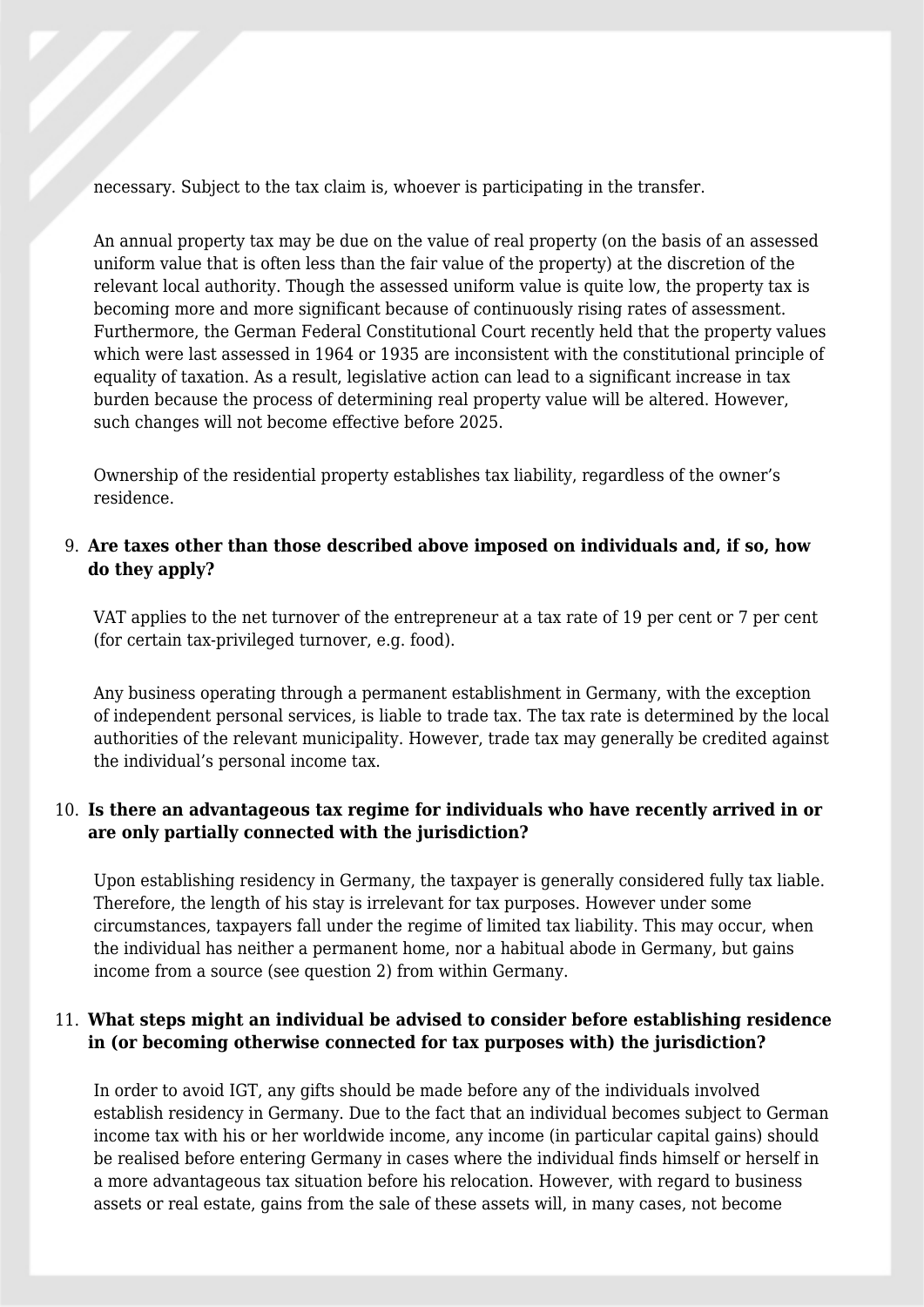taxable in Germany where a tax treaty with the state in which such property is situated is applicable.

#### 12. **What are the main rules of succession, and what are the scope and effect of any rules of forced heirship?**

German law grants testimonial freedom. The testator is therefore free to choose his heirs and how his estate shall be distributed. He is, however, not obliged to make a Will. In that case, the legal rule of succession is as follows:

(each of the following categories precludes the subsequent heirs from receiving a share of the deceased's estate):

- $\circ$  children of the deceased and, subordinated, their descendants;
- parents of the deceased and, subordinated, their descendants;
- $\circ$  grandparents of the deceased and, subordinated, their descendants;
- $\circ$  and great-grandparents of the deceased and, subordinated, their descendants.

Relatives within a particular category inherit in equal shares (succession per stirpes).

There is a forced heirship regime. Descendants, spouses, civil partners and parents are entitled to make a monetary claim for a compulsory share of the deceased's estate if they are excluded from the testator's will or if the share granted to them is less than their compulsory share. A relative's compulsory share generally amounts to 50 per cent of the value of that relative's share on intestacy.

#### 13. **Is there a special regime for matrimonial property or the property of a civil partnership, and how does that regime affect succession?**

Three matrimonial regimes are possible:

- Under the community of accrued gains, the spouses' property does not become common property. However, accrued gains, that spouses acquire during the marriage are equalised if the marriage ends. The community of accrued gains regime applies, when there is no marriage contract in effect. This regime affects succession in that the surviving spouses share is increased by a quarter of the estate.
- The spouses can by contract agree on a separation of assets. The surviving partner's statutory share of the estate depends on the number of children the deceased had. In case of one child, the surviving partner inherits ½, in case of two children, ⅓, and more than two children he or she always inherits  $\frac{1}{4}$ . If there are no children, the surviving spouse will receive the legal share,
- $\circ$  In case of a joint property regime, which can also be agreed upon by contract, the deceased's spouses share in the common property remains part of the estate. Thus, general provisions apply.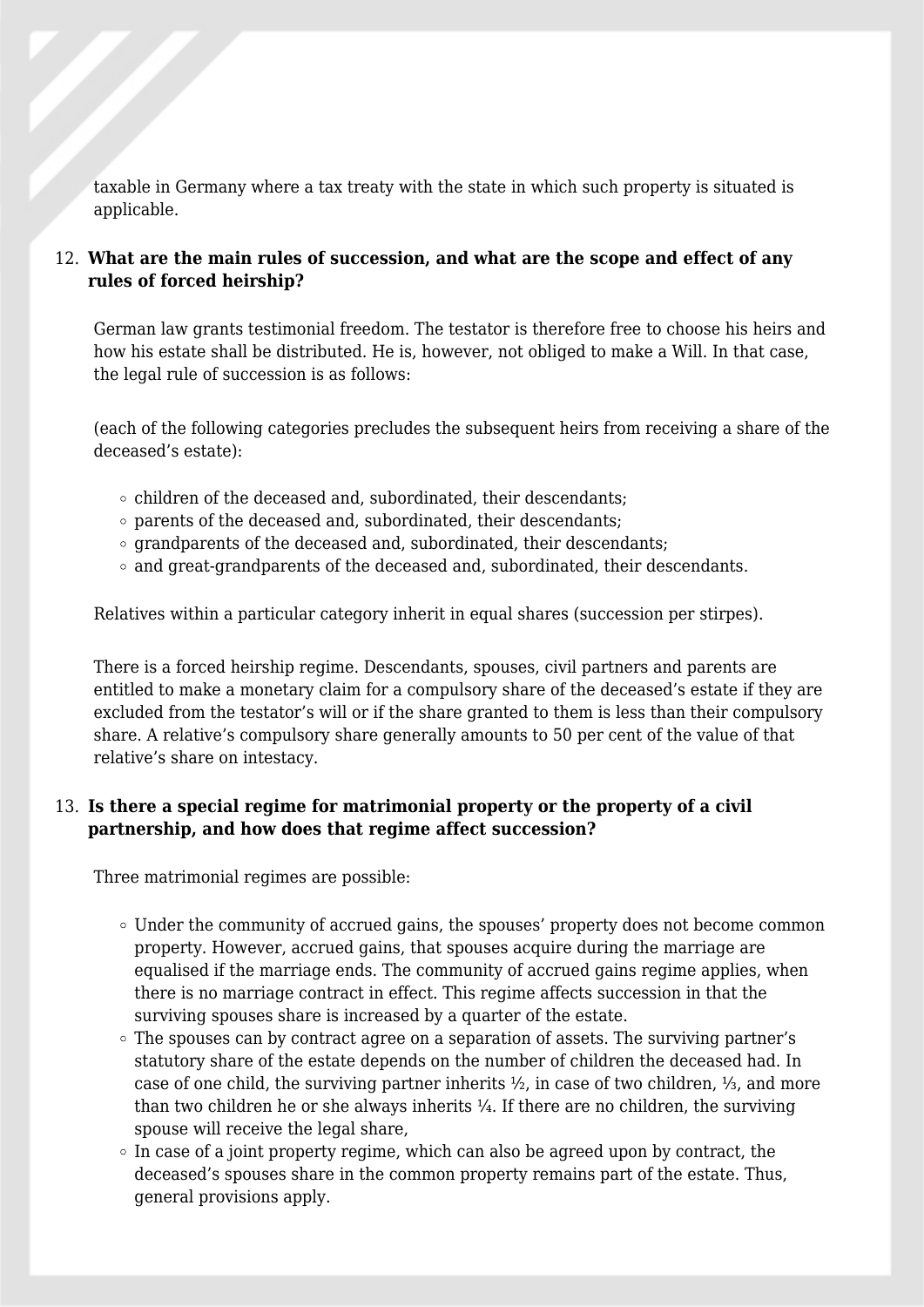#### 14. **What factors cause the succession law of the jurisdiction to apply on the death of an individual?**

As of 17 August 2015, the conflict of laws rules of the EU Succession Regulation apply. They are valid in all EU member states except Denmark, Ireland and the United Kingdom. According to the Regulation, the deceased's habitual residence at the time of his or her death is relevant for the question of which succession law is applicable, instead of his or her nationality.

## 15. **How does the jurisdiction deal with conflict between its succession laws and those of another jurisdiction with which the deceased was connected or in which the deceased owned property?**

According to the EU succession regulation, if it is obvious that the deceased had a closer relationship to another state, that state's law will apply under certain circumstances. There is, however, the opportunity to opt for the succession law of an individual's nationality by a Will, a joint Will or by an agreement as to succession. In addition, provisions on legal jurisdiction, recognition and enforcement of decisions and authentic instruments and on the European certificate of succession are part of the Regulation. As a general rule, the legal jurisdiction shall be determined by the habitual residence at the time the individual dies. The EU Succession Regulation is not applicable to trusts, hence the respective national conflict of law regime applies.

Even if the EU Succession Regulation does not apply directly vis-à-vis third states, from the German point of view its provisions with regard to the determination of the applicable law apply accordingly.

## 16. **In what circumstances should an individual make a Will, what are the consequences of dying without having made a Will, and what are the formal requirements for making a Will?**

There are two valid forms of wills: the holographic and the public will. The holographic will has to be handwritten, dated and signed by the testator. The public will has to be signed before and certified by a notary public. Neither form of will requires a witness. Should there be no Will or should a Will not meet the formal requirements, the statutory rule of inheritance applies (see question 12). An individual should make a Will, if he or she in any way does not wish to have the statutory rules of inheritance to be applied to his or her estate.

If an individual has no residency in Germany but owns residential property, he or she generally does not fall under German inheritance law (see question 14 and 15), so the formal requirements for making a Will can differ.

#### 17. **How is the estate of a deceased individual administered and who is responsible for**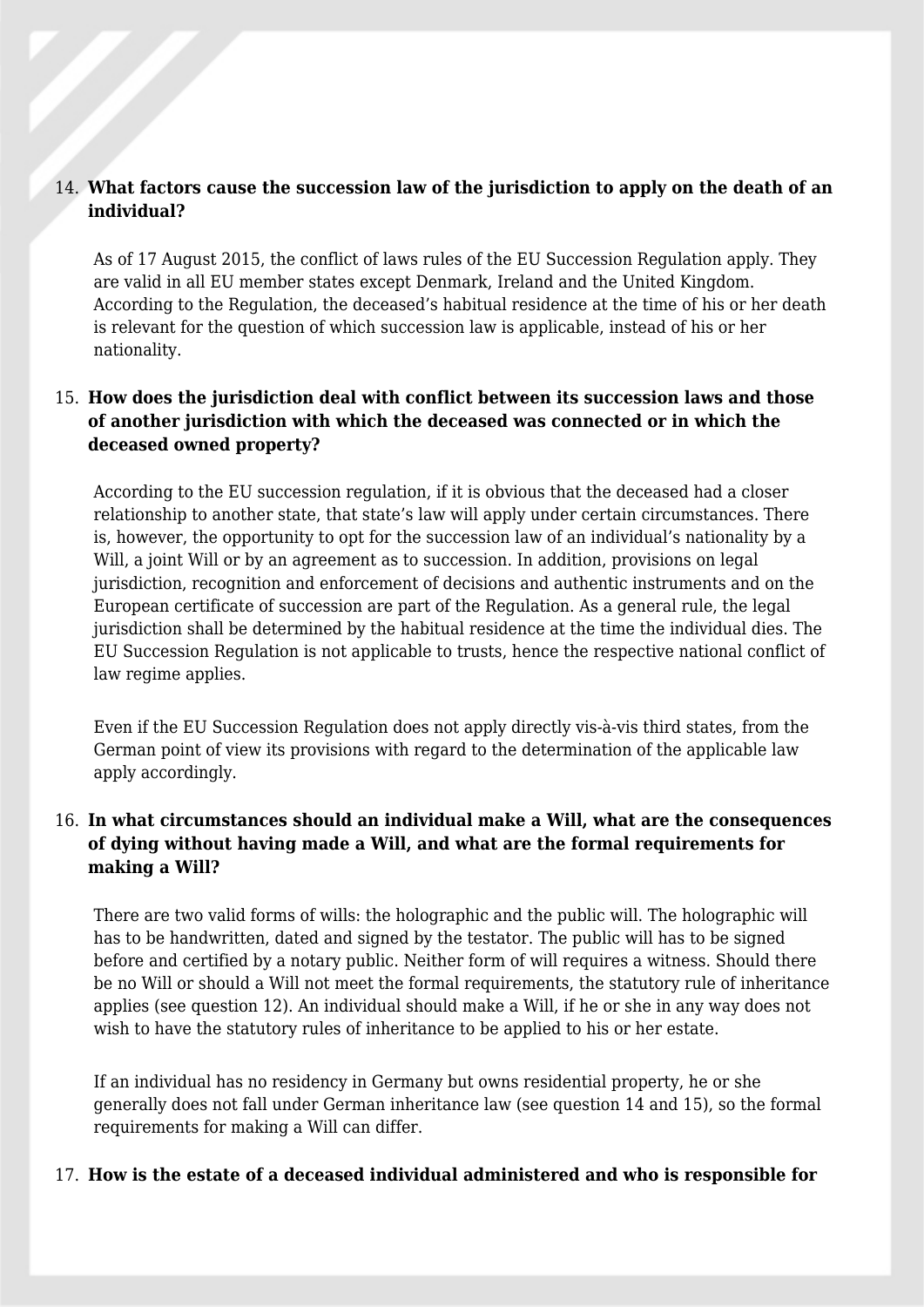#### **collecting in assets, paying debts, and distributing to beneficiaries?**

The deceased's estate is generally administered by the heirs. A testator can appoint an executor, who shall be responsible for executing the testator's testamentary dispositions. In case of such appointment, the executor has the power of disposal and the duty to effect a partitioning of the estate among the heirs.

## 18. **Do the laws of your jurisdiction allow individuals to create trusts, private foundations, family companies, family partnerships or similar structures to hold, administer and regulate succession to private family wealth and, if so, which structures are most commonly or advantageously used?**

Trusts are generally not recognised in Germany as Germany did not ratify the HCCH Convention on the Law Applicable to Trusts and on their Recognition 1985. Structures commonly used in Germany to hold assets are corporations, partnerships and foundations.

## 19. **How is any such structure constituted, what are the main rules that govern it, and what requirements are there for registration with or disclosure to any authority or regulator?**

Corporations provide limited liability, as shareholders are not liable for the corporation's debts. A corporation must be registered in the German trade register, which generally provides a list of the shareholders. The register also contains information about the share capital and the directors.

There are various ways in which a partnership can be set up. Most kinds of partnerships need to be registered in the trade register as well. Further, in certain constellations partners must also be listed as ultimate beneficial owners in the transparency register.

Private foundations have no shareholders but endowment property. They are represented by a board. A private foundation can be voluntarily listed in the index of German foundations. According to the reform of the German law of foundations, a national register of foundations visible to the public will be installed as of 2025. Registration in the transparency register along with their beneficial owners is compulsory, as long as the foundation's registered office is within Germany. The transparency register is visible to the authorities and, under certain circumstances, the public.

## 20. **What information is required to be made available to the public regarding such structures and the ultimate beneficial ownership or control of such structures or of private assets generally?**

Besides type and scope of the relevant economic interest the transparency register must show the name, date of birth and place of residence of the ultimate beneficial owner, if this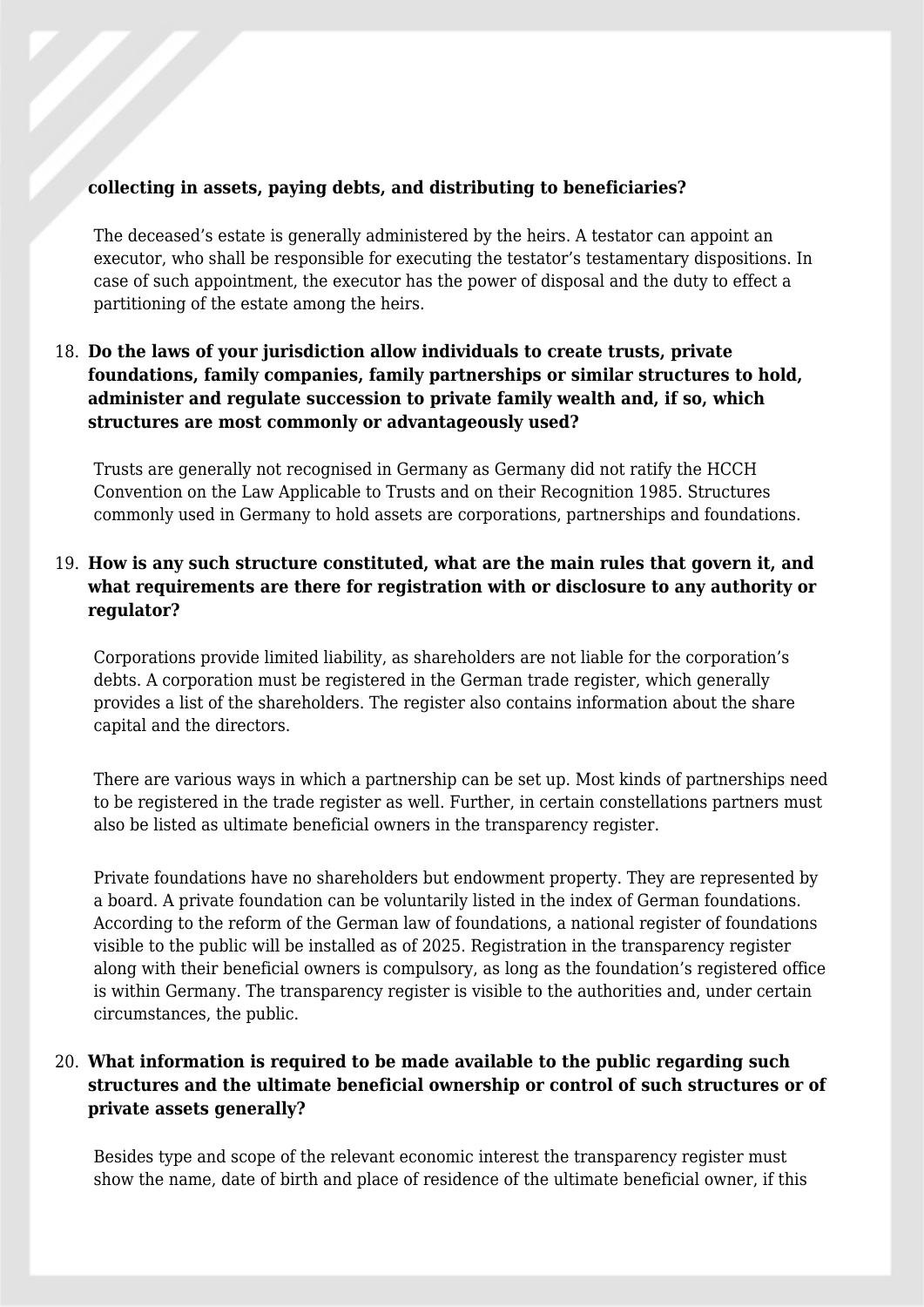information is not available from any other national register, e.g. the trade register.

## 21. **How are such structures and their settlors, founders, trustees, directors and beneficiaries treated for tax purposes?**

A corporation is subject to German corporate tax, which amounts to 15 per cent plus solidarity surcharge. In addition, a trade tax is levied. A foreign corporation with income from German sources might be subject to German corporate tax. If a foreign corporation has a branch in Germany that constitutes a permanent establishment, the corporation will be subject to German corporate tax and trade tax on all income effectively connected to this permanent establishment. Distributions to shareholders are subject to income tax.

Partnerships are fiscally transparent in Germany for income tax purposes. The partners are subject to income tax at their individual tax rates plus the solidarity surcharge. If the partnership is engaged in trade or business, the partnership itself is subject to trade tax. Trade tax levied from the partnership is (to a large extent) credited against the income tax of the partners if they are individuals.

Charitable foundations are tax privileged. The formation of a charitable foundation neither triggers any inheritance or gift tax, nor real estate transfer tax if real property is transferred gratuitously to the foundation. A charitable foundation is released from almost every current form of taxation, especially corporate tax and trade tax. In contrast, a family foundation is not tax-privileged. Taxation of a family foundation generally complies with the taxation of corporations, however, a family foundation can receive income not only from trade or business but any type of income. Distributions to beneficiaries are subject to income tax.

#### 22. **Are foreign trusts, private foundations, etc recognised?**

Trusts are generally not recognised in Germany (see question 18). Income received by a foreign trust may be attributed to the settlor or the beneficiaries if they are German residents.

## 23. **How are such foreign structures and their settlors, founders, trustees, directors and beneficiaries treated for tax purposes?**

Even though trusts are not recognized, they can, however, trigger inheritance and gift tax in several ways. The establishment of a trust by residents or of a trust comprising assets located in Germany is considered to be a transfer of assets that is taxable in accordance with the Inheritance and Gift Tax Act. Distributions to beneficiaries during the trust period or on the trust's dissolution may trigger income tax, if the beneficiary is a German resident or if German situs assets are distributed. According to a recent ruling of the German Federal Fiscal Court distributions from a foreign family foundation to a German resident are only subject to German gift tax, if they are not in accordance with the purpose of the foundation as laid down in its statutes. Corporate tax can be triggered if income is received by a foreign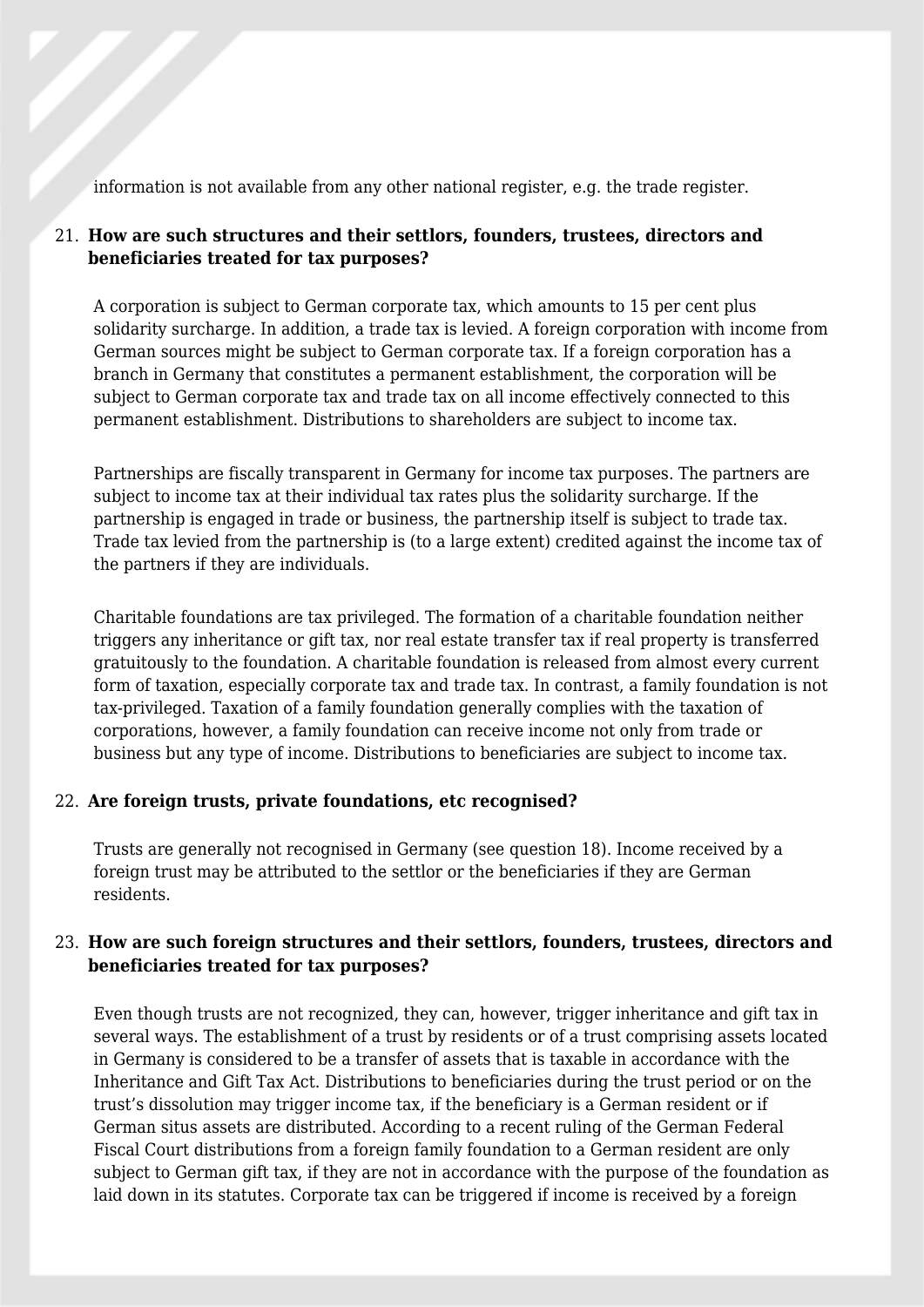trust from German sources. The worldwide income of a foreign trust may be subject to corporate tax if the trust's management is in Germany and if certain other conditions are met; for example, if the effective management of a trust is vested with a trustee resident in Germany. Undistributed income received by a foreign trust can be attributed to the settlor or the beneficiaries if they are German residents. In this case, it can be subject to the settlor's or the beneficiary's personal income tax.

#### 24. **To what extent can trusts, private foundations, etc be used to shelter assets from the creditors of a settlor or beneficiary of the structure?**

Where assets governed by foreign property law have been transferred to an irrevocable trust effectively formed under foreign trust law, the trust can shelter these assets from the settlor's or beneficiary's creditors.

Since private foundations are recognised, they generally are an appropriate means to shelter assets from creditors.

## 25. **What provision can be made to hold and manage assets for minor children and grandchildren?**

Minors can hold assets directly. In order to legally obtain an asset by contract from a parent or grandparent, a family court must typically appoint a legal guardian. Thereafter, it is generally the parents' duty to administer the asset.

Testators typically provide for executorship (see question 17) with regard to assets that are inherited by minors. For lifetime gifts, family companies can be used to control the minors' rights with regard to the assets, e.g. through golden shares for the donor.

## 26. **Are individuals advised to create documents or take other steps in view of their possible mental incapacity and, if so, what are the main features of the advisable arrangements?**

When a person loses mental capacity, generally a guardian has to be appointed to represent that person in all legal matters, under supervision by a court. This can usually be avoided by providing a valid power of attorney which empowers a person to full legal representation.

## 27. **What forms of charitable trust, charitable company, or philanthropic foundation are commonly established by individuals, and how is this done?**

There are three main forms of charitable organisations:

- Registered associations;
- Charitable foundations; and
- $\circ$  Charitable limited liability companies ("gGmbH").